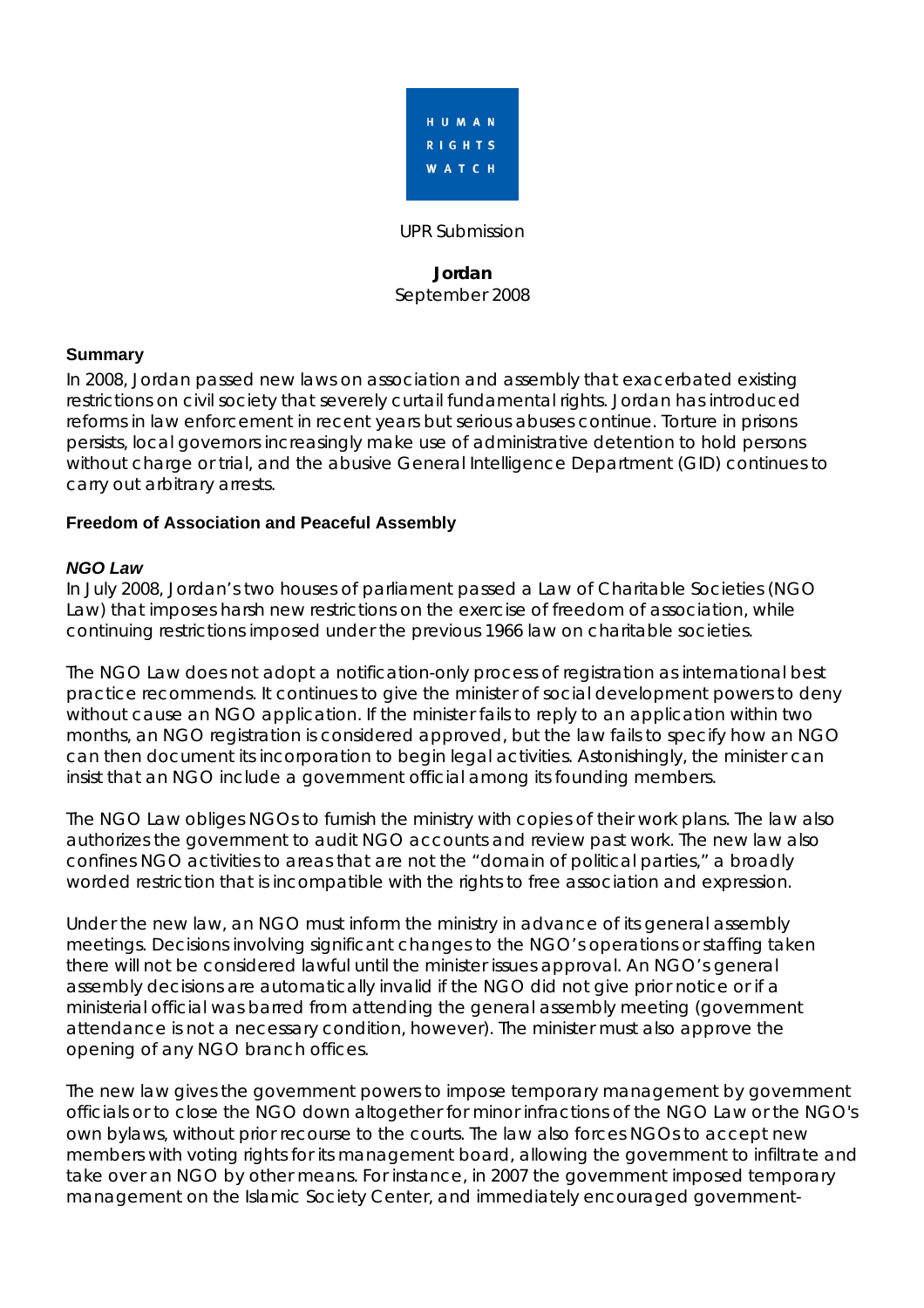friendly persons to become its members, diluting the membership of the original founders before considering elections to a new board that would not return members of the Muslim Brotherhood, previously dominant at the center.

Finally, the law requires NGOs to secure cabinet approval for every foreign donation, and foreign NGOs in Jordan need cabinet approval for every Jordanian donation. Violators who keep or use¨ foreign funds without declaring them are liable to a minimum three-month prison sentence (a maximum is not specified.)

## *Assembly Law*

In June 2008, Jordan's parliament passed a new Law on Public Gatherings (Assembly Law). The law contains some improvements over the old, amended law of 2004, but does not restore the freedom of assembly guaranteed before the government introduced drastic restrictions in 2001. Prior to 2001, demonstrations and public gatherings only required notifying the authorities, whereas now organizers of events have to obtain written prior approval from the authorities.

The new Assembly Law continues to require prior written approval by the governor in order to hold a public meeting, while reducing the governor's response time from three to two days and considering a lack of response to constitute approval. The governor is still not obliged, however, to justify any refusal to grant permission for any gathering. The law exempts from the requirement to seek permission only general assembly meetings of NGOs, professional associations, and political parties, as well as other legally recognized bodies, "on condition that these meetings and gatherings are linked to the realization of their objectives and in accordance with the legislations regulating their work and activities" (article 3.1). All other meetings and public demonstrations require prior approval. Human Rights Watch's 2007 report, "Shutting Out the Critics¨ presented ample recent evidence that governors turn down large numbers of requests for such peaceful gatherings where they are likely to voice criticism of government policies.

The member states of the Human Rights Council should strongly urge the government of Jordan to:

- Rescind the NGO and Assembly Laws;
- Start a drafting process to revise the existing Law on Public Gatherings that includes broad civil society participation and assistance from international human rights law experts, and:
	- o Abolish the requirement for prior approval of any public meeting or demonstration;
	- o Define the meaning of "public gathering" to include only gatherings in publicly accessible places or those that are open to the public.
- Start a drafting process to revise the existing NGO Law to include broad participation by civil society and assistance from international human rights law experts , and:
	- o Make registration of associations automatic upon formal notification;
	- o Remove the government's ability to appoint founding members, impose any form of governmental management, or dissolve an NGO without a court order;
	- o Permit foreign funding of NGOs, whether foreign or local, as long as all foreign exchange and customs laws are satisfied.

## **Torture in the Prison System**

Torture remains rife in Jordan's prisons, despite a reform program initiated in 2006. Guards torture inmates with impunity because it remains up to police prosecutors and police judges at the Police Court to investigate, prosecute, and try their fellow officers.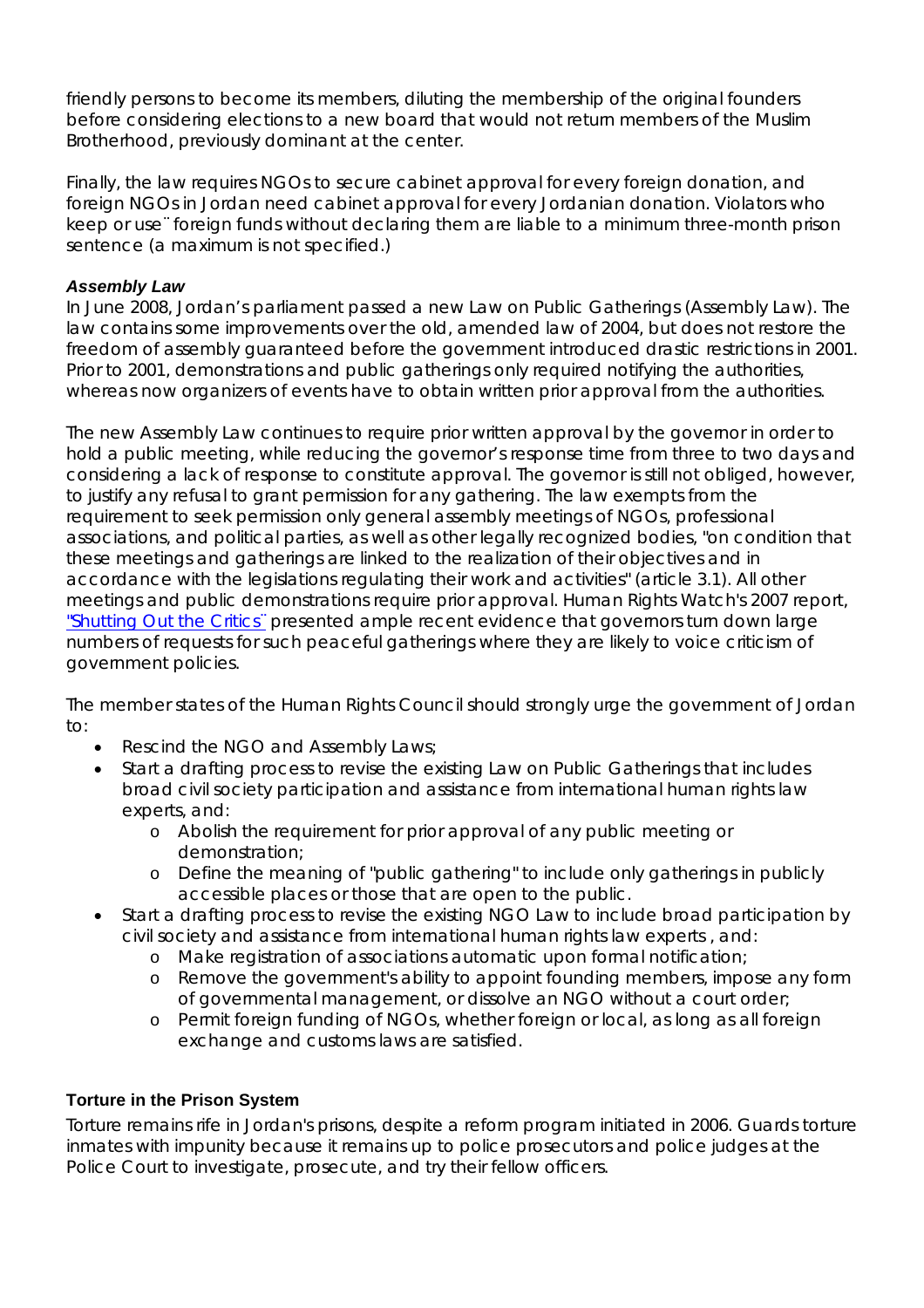Human Rights Watch visited five of Jordan's 10 prisons in August 2007 (Muwaqqar, Swaqa, Salt, Qafqafa, Aqaba), one prison in October 2007 (Juwaida), and one prison in April 2008 (Birain). The Jordanian authorities allowed Human Rights Watch full access except to Juwaida prison, which we requested to visit in August 2007. In April 2008 we met with the leadership of the Public Security Directorate (PSD) to discuss Jordan's recent prison reform program.

## *Prison Reform*

Jordan's prison reform focuses on building new prisons, separating pre-trial detainees from convicted prisoners, providing work and rehabilitation services to convicted prisoners, and providing better health care to all prisoners. Police prosecutors now are present in seven prisons to investigate abuses by guards. All prison staff and, separately, the directors, now undergo training in non-lethal use of force, riot control, communication skills, and human rights. In October 2007, Jordan amended its Penal Code to include the crime of torture.

The government is completing construction of a 240-cell super-maximum security prison, Muwaqqar II, which may be used to house Islamist national security suspects. Jordanian Islamists accused or convicted of crimes against national security are already housed in separate facilities in small-group isolation within two prisons, Juwaida and Swaqa. Three to four prisoners share a cell and exercise alone and have since July 2007 only rarely been able to mix with fellow prisoners. In Turkey, Human Rights Watch documented in its report "Small Group Isolation In Turkish Prisons: An Avoidable Disaster" that this type of small-group isolation impaired the mental health of inmates. The extreme isolation of prisoners in solitary confinement in "supermax" prisons can lead to severe psychological disorders and amount to ill-treatment.

### *Torture*

In its prison visits, Human Rights Watch found that torture remains widespread and routine. We received credible allegations of ill-treatment and torture from 66 of 110 inmates interviewed, with cases in every prison we visited. Torture typically takes two forms, often combined. In one, guards beat a prisoner with electrical cables knotted together or with a truncheon; in the other they suspend a prisoner by the wrists off the ground for prolonged periods of time. Reasons for torture include perceived infractions of prison rules.

In June 2006 the UN Special Rapporteur on Torture and a team of investigators visited Jordan and uncovered numerous instances of torture. Since that time, Jordan's prison reform program has failed to achieve accountability for acts of torture. The prison-based police prosecutors who took up work in February 2008 had not filed a single case as of April 2008, despite evidence of one incident of beatings uncovered by Human Rights Watch during that time. By August 2008, the number of investigations by police prosecutors had risen to 24 cases. The Public Security Directorate, in its investigation into the burning to death of three prisoners at Muwaqqar prison in April 2008, seemed intent on shielding officials from prosecution.

The Police Court has until now tried only a handful of prison officials for prison abuses, and sentences in those few instances have been excessively lenient. Two guards found guilty of beating a prisoner to death received a prison sentence of two and a half years each. A prison director found to have personally beaten as many as 70 inmates received a US\$180 fine, and was not dismissed from the Public Security Directorate. The court exonerated 12 other guards who had also beaten these inmates because they were following the director's orders.

Lenient sentences by Police Court judges, appointed by the Public Security Chief, hardly serve as a deterrent. An even greater obstacle is the failure by police prosecutors to take up investigations and diligently prosecute offenders. By August 2008, no prosecutions for the crime of torture had taken place.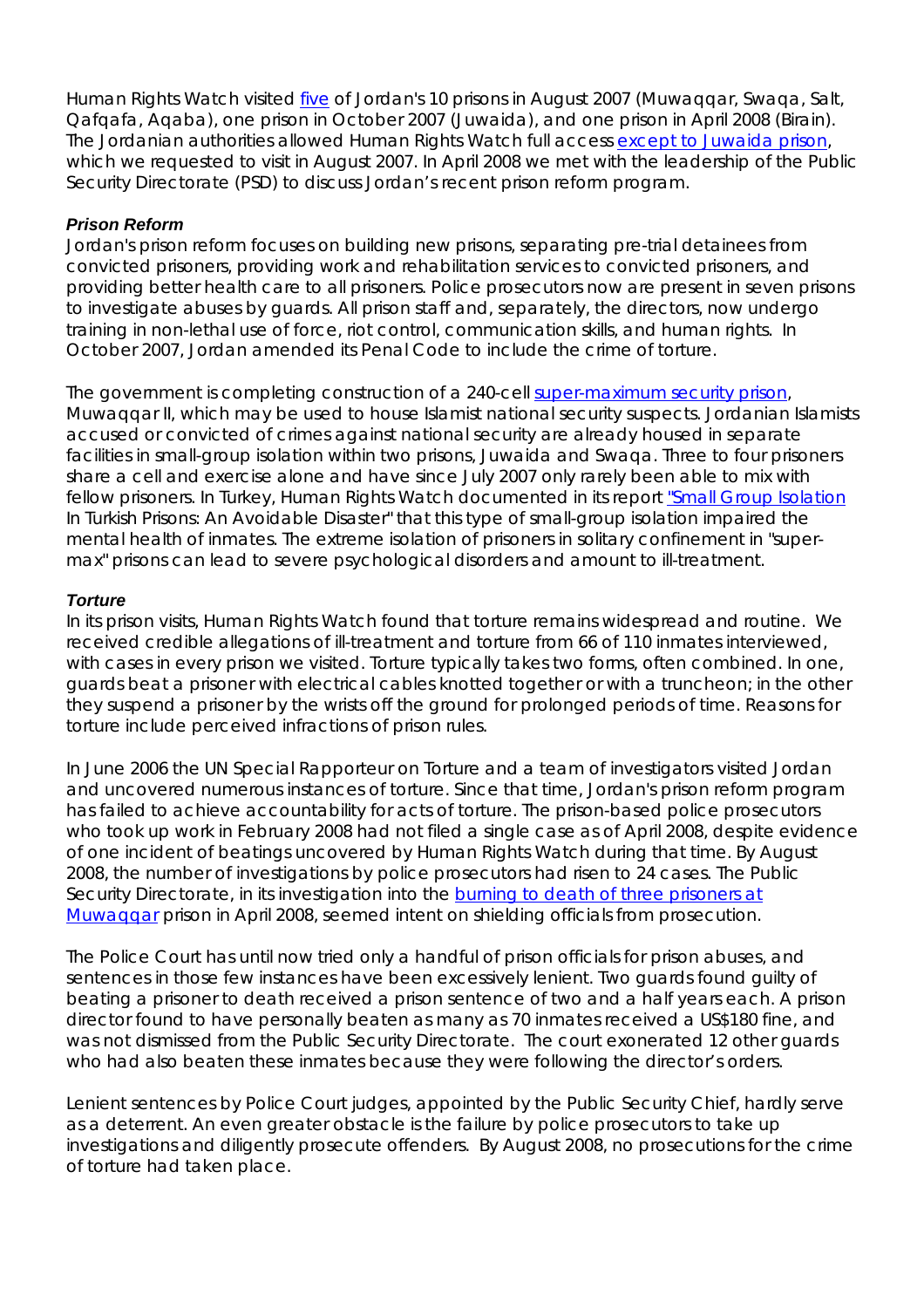The member states of the Human Rights Council should strongly urge the government of Jordan to:

- Remove jurisdiction over criminal matters involving prison abuse from the Police Court;
- Ensure civilian prosecutors assume jurisdiction over and carry out transparent and effective investigations into prison abuse, including by regular private meetings with prisoners;
- Ensure adequate numbers of prison doctors, including psychiatrists, and train them to detect torture and ill-treatment;
- Cancel plans to use Muwaqqar II, or any other facility, to hold prisoners in long-term solitary confinement or otherwise hold them contrary to the UN Standard Minimum Rules for the Treatment of Prisoners.

## **Administrative Detention**

The use of administrative detention has increased in Jordan over recent years, reaching over 12,000 cases in 2006, or just under one-fourth of overall prison admissions. Administrative detention laws are problematic because they deny persons fundamental rights to due process.

Jordan relies on the Crime Prevention Law of 1954 to circumvent provisions of the Criminal Procedure Law granting defendants due process rights, including the rights to be charged and be given a fair trial. Under the 1954 law, the governor, who reports to the Ministry of Interior, can administratively detain for up to one year any person he deems to constitute a "danger to the public," and the person fails to present monetary assurances. The governor is not required to present evidence of a crime committed or a crime in progress. Administrative detainees are only able to challenge their detentions in a court of law if there is a procedural violation in the issuance of the detention order. Administrative detainees are allowed legal assistance, but almost never have a lawyer present at the time the governor issues the detention order.

The governor is empowered to set monetary assurances, and can effectively prevent the detainee gaining release. Typical amounts for such assurances lie between JOD10,000 and JOD50,000 (US\$15,000 and \$75,000). As long as detainees present collateral, such as a land entitlement of equivalent value, they should only have to pay the fees of around 0.4 percent. On numerous occasions, however, governorate officials simply refused to accept the proffered assurance, which the law allows.

Police and the governor frequently use administrative detention to hold persons whom a judge had freed on judicial bail. In addition, police and governors use the law to circumvent the obligation under the criminal law to refer a suspect to the prosecutor within 24 hours for charge. Governors have detained persons for violating curfews and requirements to report to the police, persons who are victims of tribal feuds, persons with long criminal records, and vagrants.

Women constitute an especially vulnerable group of administrative detainees. Governors place women and girls threatened with domestic violence or are at risk of an "honor killing" in "protective" custody, a form of administrative detention. The Crime Prevention Law used to justify administrative detention does not foresee protective custody. In fact, it grants the governor the authority to detain only persons who constitute a danger to society. But in the case of these women and girls, it is the victim, not the perpetrator, whom the governor detains. Women held in "protective" custody are released only if a male family member can convincingly pledge that the family will not harm the woman. Release from administrative custody is generally a greater problem for women than for men, even for those not in